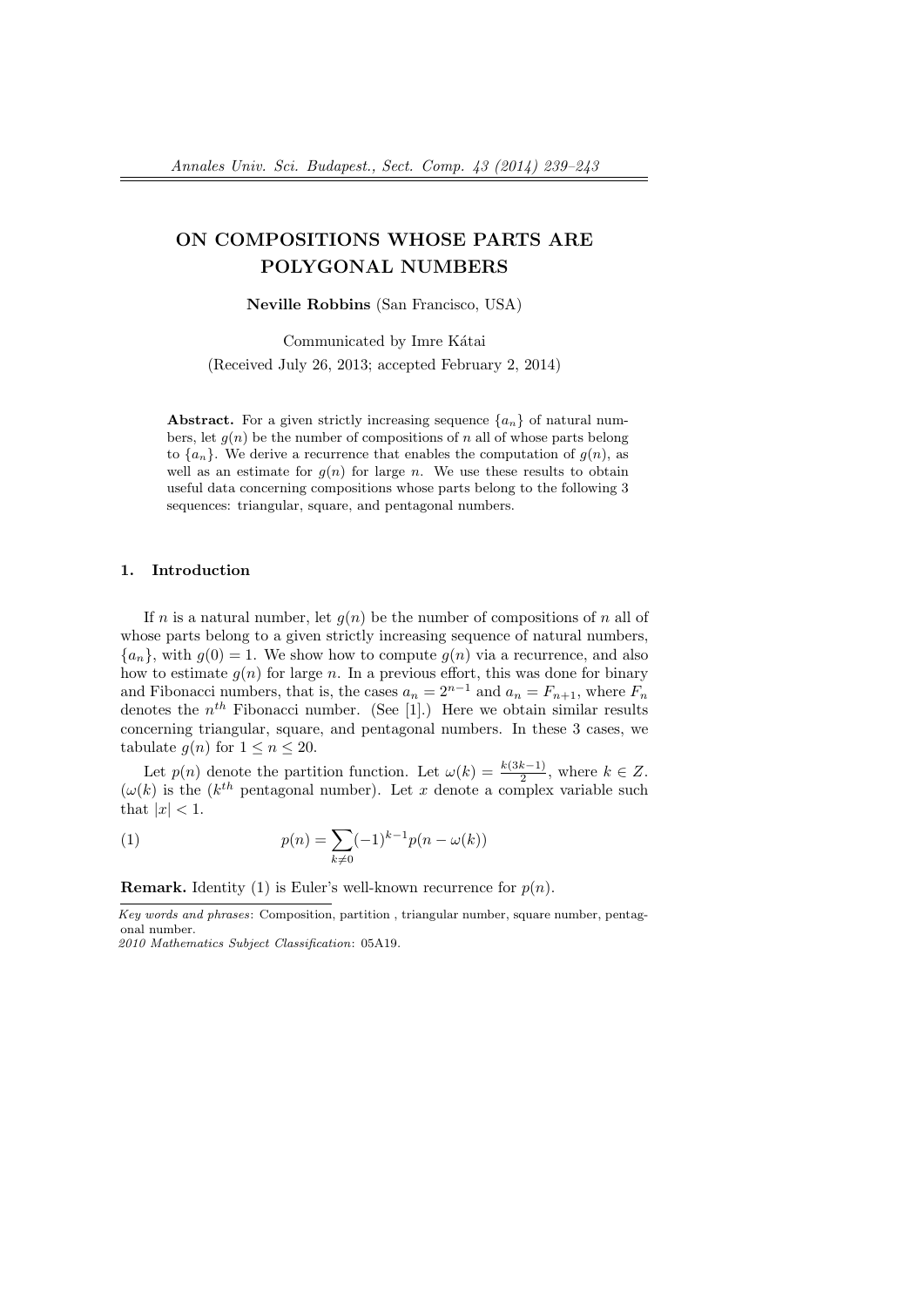## 2. General theorems

#### Our first theorem concerns a recurrence that enables computation of  $g(n)$ .

**Theorem 1.** Let  $\{a_n\}$  be a strictly increasing sequence of natural numbers. If n is a natural number, let  $g(n)$  denote the number of compositions of n whose parts all belong to  $\{a_n\}$ . Define  $g(0) = 1$ , and  $g(\alpha) = 0$  if  $\alpha$  is not a non)-negative integer. Then for all  $n > 1$ , we have

$$
g(n) = \sum_{k \geq 1} g(n - a_k) .
$$

**Proof.** Let the generating function for compositions with exactly  $k$  elements from  $\{a_n\}$  be

$$
g_k(x) = \left(\sum_{i\geq 1} x^{a_i}\right)^k.
$$

Let  $G(x)$  be the generating function for all compositions of n with summands from  $\{a_n\}$ . Then we have

$$
G(x) = 1 + \sum_{k=1}^{\infty} g_k(x) = \left(1 - \sum_{i=1}^{\infty} x^{a_i}\right)^{-1},
$$

and also

$$
G(x) = \sum_{n=0}^{\infty} g(n)x^n \to \left(1 - \sum_{i=1}^{\infty} x^{a_i}\right) \left(\sum_{n=0}^{\infty} g(n)x^n\right) = 1.
$$

The conclusion now follows if we equate coefficients of like powers of  $x$ .

The next theorem provides a convenient way to estimate  $g(n)$  for large n.

.

Theorem 2. Let

$$
a(x) = \sum_{j=1}^{\infty} x^{a_j}
$$

Let  $\rho$  be the unique positive root of  $a(x) = 1$ . Then, as  $n \to \infty$ , we have

$$
g(n) \sim \frac{\rho^{-n-1}}{a'(\rho)} \ .
$$

**Proof.** The function  $a(x)$  has the following properties; (i)  $a(0) = 0$ ; (ii)  $a'(0) \neq 0$ ; (iii) there exists  $\rho$  such that  $0 < \rho < 1$  and  $a(\rho) = 0$ ; (iv)  $a(x)$  is analytic at  $x = \rho$ . Therefore the function

$$
B(x) = \frac{1}{1 - a(x)}
$$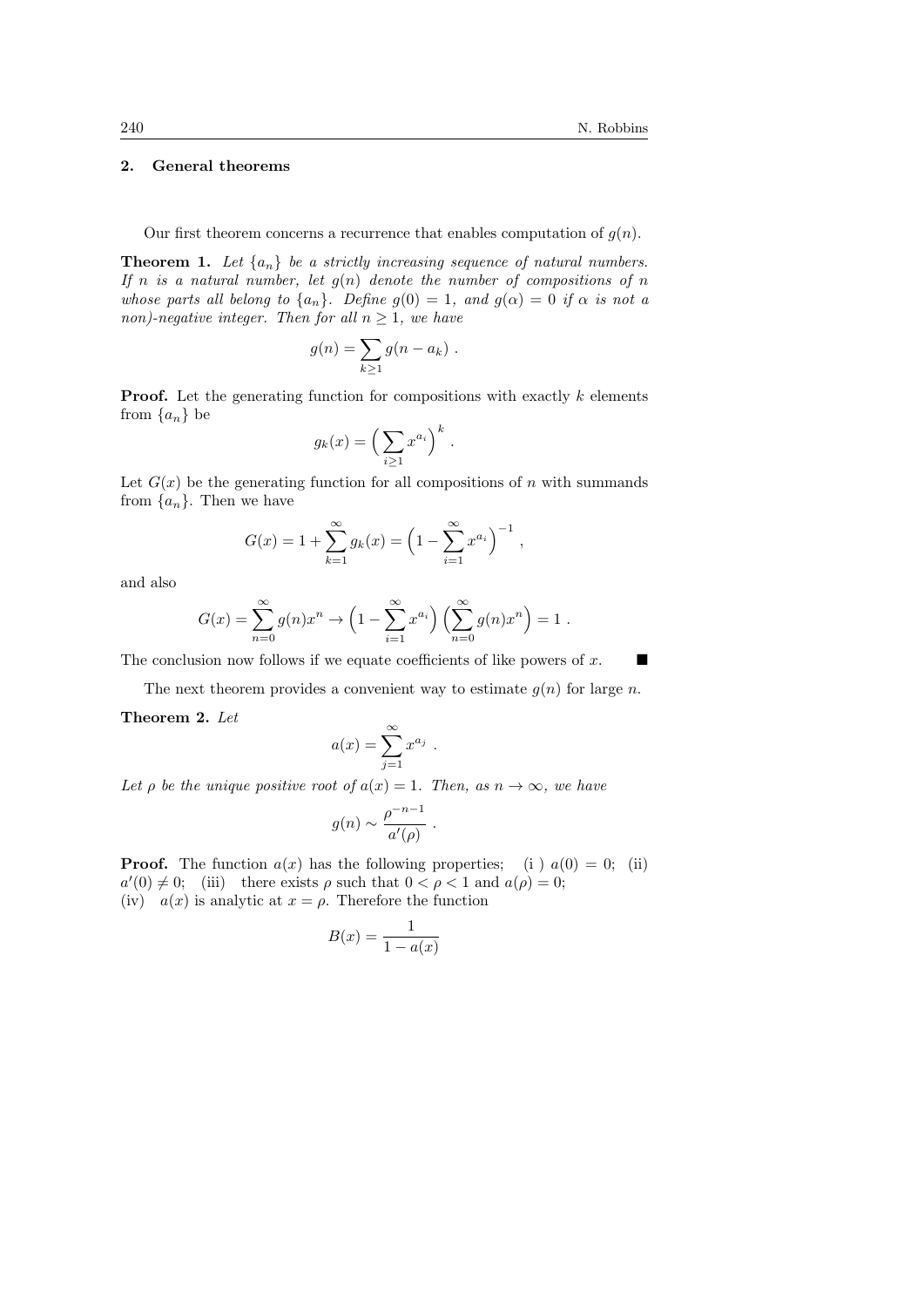has a simple pole at  $x = \rho$ , and from the local expansion of  $B(x)$  at this dominant pole, we have

$$
B(x) \sim \left(\frac{1}{\rho a'(\rho)}\right) \left(\frac{1}{1-\frac{x}{\rho}}\right).
$$

It therefore follows that

$$
g(n) = [x^n]B(x) \sim \left(\frac{1}{\rho a'(\rho)}\right)\rho^{-n} \quad \text{as } n \to \infty.
$$

## 3. Compositions whose parts are polygonal numbers

First, let  $g_s(n)$  denote the number of compositions of n whose parts are square numbers. In this case, we have

$$
a_n = n^2
$$
,  $a(x) = \sum_{j=1}^{\infty} x^{j^2}$ ,  $\rho = .70534668$ ,  $a'(\rho) = 3.046149872$ .

Theorem 3.

(a) 
$$
g_s(n) = \sum_{k\geq 1} g_s(n-k^2)
$$
; (b) as  $n \to \infty$ ,  $g_s(n) \sim \frac{.70534668^{-n-1}}{3.046149872}$ .

**Proof.** (a) follows from Theorem 1; (b) follows from Theorem 2.

Next, let  $g_t(n)$  denote the number of compositions of n whose parts are triangular numbers. In this case, we have

$$
a_n = \frac{n(n+1)}{2} \; , \; a(x) = \sum_{j=1}^\infty x^{\frac{j(j+1)}{2}} \; , \; \rho = .645222707 \; , \; a'(\rho) = 3.149722816 \; .
$$

## Theorem 4.

(a) 
$$
g_t(n) = \sum_{k \ge 1} g_t(n - \frac{k(k+1)}{2});
$$
 (b) as  $n \to \infty$ ,  $g_t(n) \sim \frac{.645222707^{-n-1}}{3.149722816}$ .

**Proof.** Same as proof of Theorem 3.

Finally, let  $g_p(n)$  denote the number of compositions of n whose parts are pentagonal numbers. In this case, we have

$$
a_n = \frac{n(3n+1)}{2}, \ a(x) = \sum_{k \neq 0} x^{\frac{k(3k-1)}{2}}, \ \rho = .578044621 \ , \ a'(\rho) = 3.011573540 \ .
$$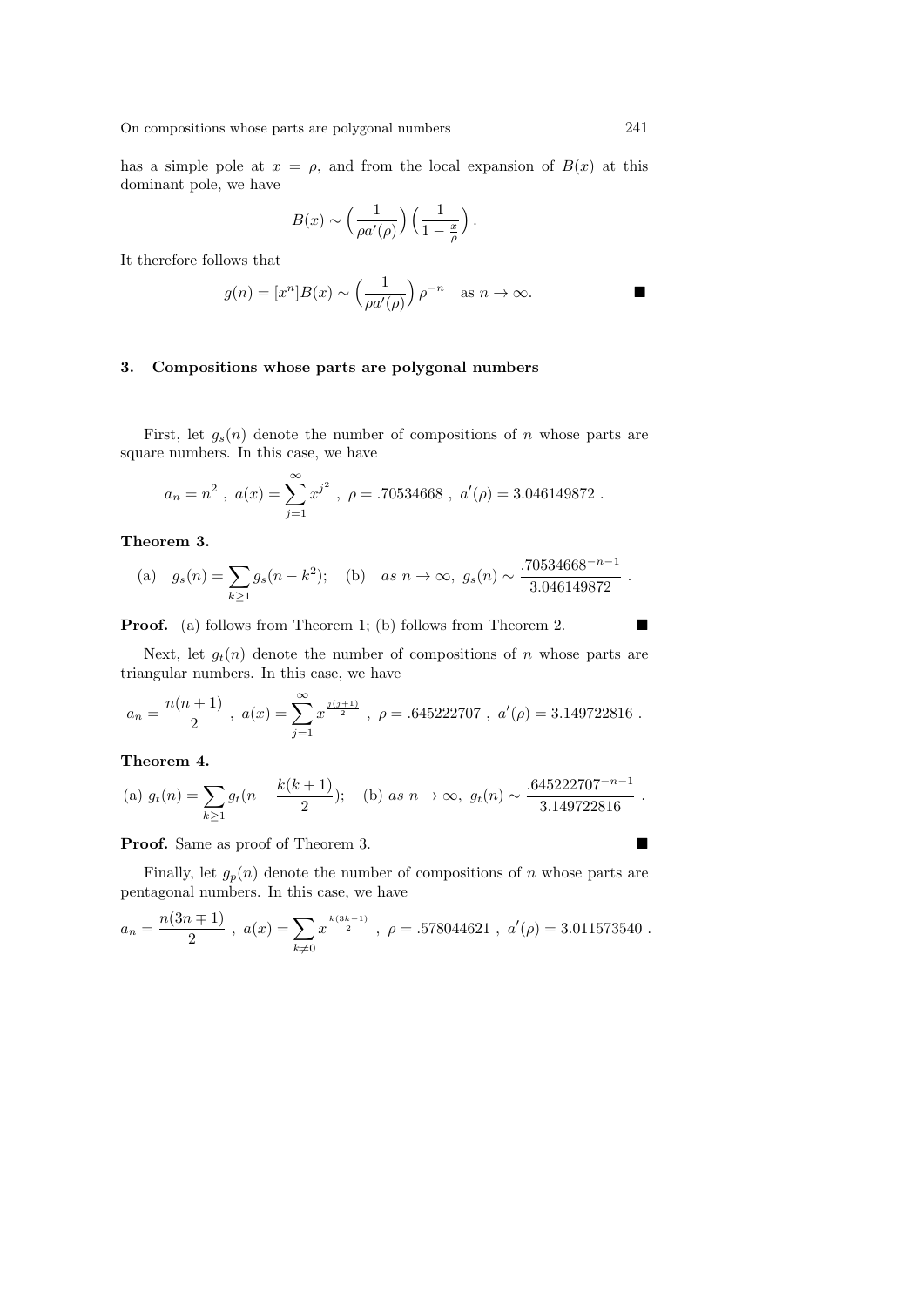Theorem 5.

(a) 
$$
g_p(n) = \sum_{k \neq 0} g_p(n - \omega(k));
$$
 (b) as  $n \to \infty$ ,  $g_p(n) \sim \frac{.578044621^{-n-1}}{3.0115735}$ .

**Proof.** Same as proof of Theorem 3.

The table below lists  $g_s(n)$ ,  $g_t(n)$ ,  $g_p(n)$  for  $1 \leq n \leq 20$ .

| $\it n$         | $g_s(n)$        | $g_t(n)$                  | $g_p(n)$         |
|-----------------|-----------------|---------------------------|------------------|
| $\mathbf 1$     | 1               | 1                         | 1                |
| $\overline{2}$  | $\mathbf 1$     | $\mathbf 1$               | $\overline{2}$   |
| $\overline{3}$  | $\mathbf 1$     | $\overline{2}$            | $\overline{3}$   |
| $\overline{4}$  | $\overline{2}$  | $\overline{\overline{3}}$ | $\overline{5}$   |
| $\overline{5}$  | $\overline{3}$  | $\overline{4}$            | $\overline{9}$   |
| $\overline{6}$  | $\overline{4}$  | $\overline{7}$            | $15\,$           |
| $\overline{7}$  | $\overline{5}$  | 11                        | 27               |
| $\overline{8}$  | $\overline{7}$  | 16                        | 46               |
| $\overline{9}$  | 11              | 25                        | 80               |
| 10              | $\overline{16}$ | $\overline{4}0$           | 138              |
| 11              | 22              | 61                        | 238              |
| $\overline{12}$ | 30              | 93                        | 413              |
| $\overline{13}$ | 43              | 147                       | $\overline{713}$ |
| $\overline{14}$ | 62              | 227                       | 1235             |
| $\overline{15}$ | 88              | 351                       | 2136             |
| $\overline{16}$ | 124             | 546                       | 3695             |
| $\overline{17}$ | 175             | 845                       | 6393             |
| $\overline{18}$ | 249             | $13\overline{08}$         | 11057            |
| 19              | 354             | 2029                      | 19130            |
| 20              | 502             | 3145                      | 33091            |

Glancing at the table above, it appears that  $g_p(n)$  has the same parity as the partition function,  $p(n)$ . This is shown in Theorem 6 below:

**Theorem 6.**  $g_p(n) \equiv p(n) \pmod{2}$  for all  $n \ge 0$ .

**Proof.** (Induction on *n*). We have  $p(0) = g_p(0) = 1$ . If  $n \ge 1$ , then by (1), induction, and Theorem 5, part (a), we have

$$
p(n) \equiv \sum_{k \neq 0} p(n - \omega(k)) \equiv \sum_{k \neq 0} g_p(n - \omega(k) \equiv g_p(n) \pmod{2}.
$$

The function  $g_p(n)$  appears to share the following property with  $p(n)$ :